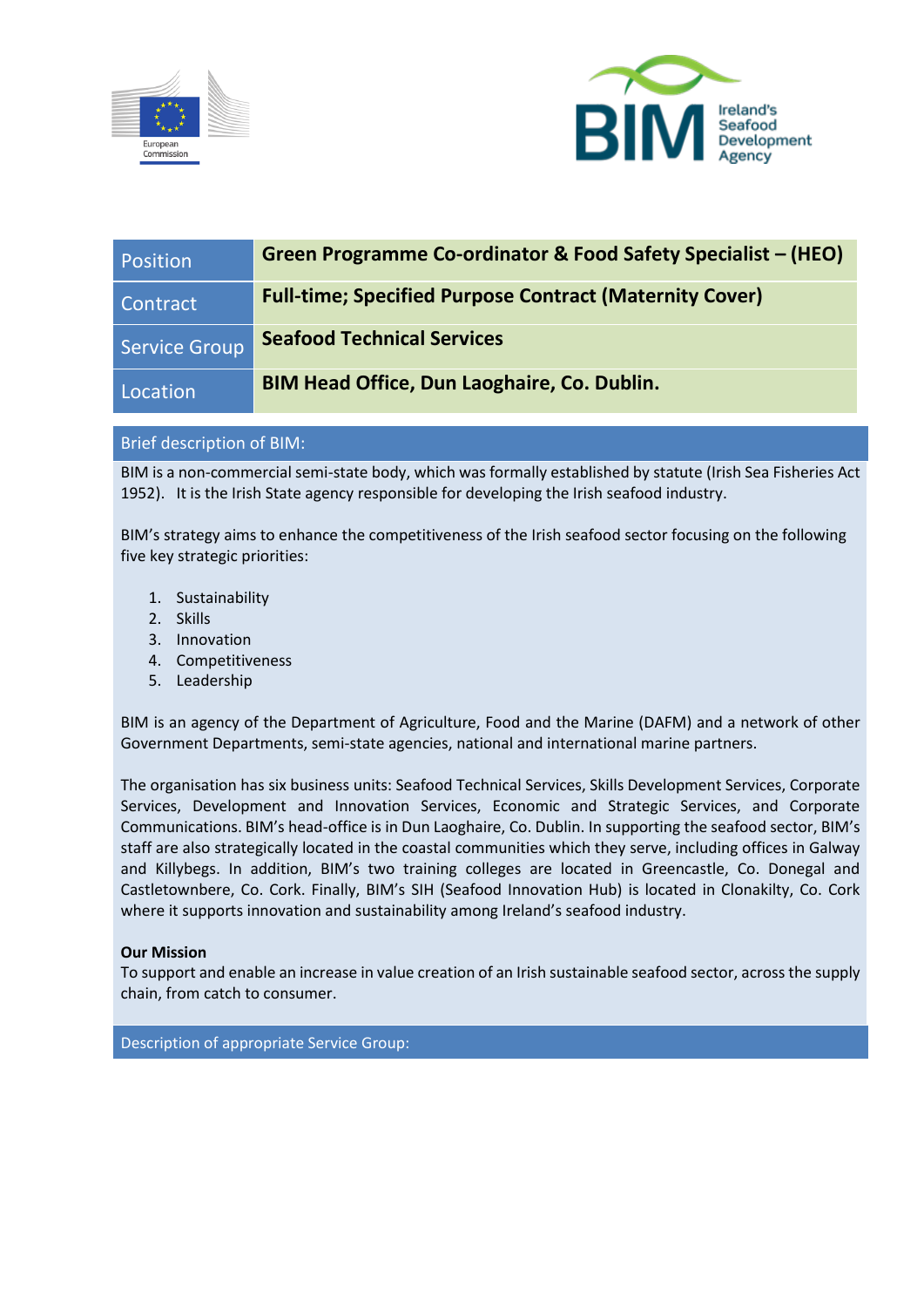



## **Seafood Technical Services (STS)**

The STS business unit is made up of five sections, Fisheries Conservation, Aquaculture Technical, Sustainability & Certification, Regional Development North and Regional Development South. The teams are primarily based regionally and cover the entirety of Ireland's coastline. The work of the five STS teams is as varied and diverse as the Irish Seafood itself, covering everything from small scale fisheries, finfish, shellfish and seaweed aquaculture, selective fishing gears, environment, plastic reduction and processing efficiency.

#### Summary of the Role:

Ensure the success of BIM's Green Seafood Business Programme, which was established to assist Ireland's seafood processing companies to improve the efficiency of their resource management and thereby reduce their costs of production and improve their competitiveness whilst reducing their environmental footprint.

## Principal Tasks:

# *Supporting the Seafood Processing Sector to improve environmental performance and competitiveness*

*by:*

- Co-ordinating the delivery of BIM's Green Seafood Business Programme.
- Managing and co-ordinating the activities of the programme's Environmental/Energy Consultants and Engineers
- Co-ordinating the provision of support to seafood processors to improve environmental performance through resource efficiency assessments (focussing on key environmental aspects such as energy, water and waste).
- Engaging and supporting seafood processors to participate in Bord Bia's Green Programme by:
	- $\circ$  Assisting and mentoring seafood processors to successfully submit their Sustainability charter in order to become a verified member of Origin Green.
	- o Co-ordinating the delivery of regional, seafood-specific Workshops in collaboration with Bord Bia to progress participation and engagement of Origin Green with seafood processors who are not yet verified members.
- Building on collaborations with other state agencies in the green economy with state agencies such as Bord Bia, EPA, IBEC and SEAI.

## *Build Green Awareness within the seafood sector by:*

- Developing Green Awareness Training Modules for staff and management within the seafood processing sector and delivering this training to the sector.
- Designing and publishing of training resources and guidebooks for seafood processors.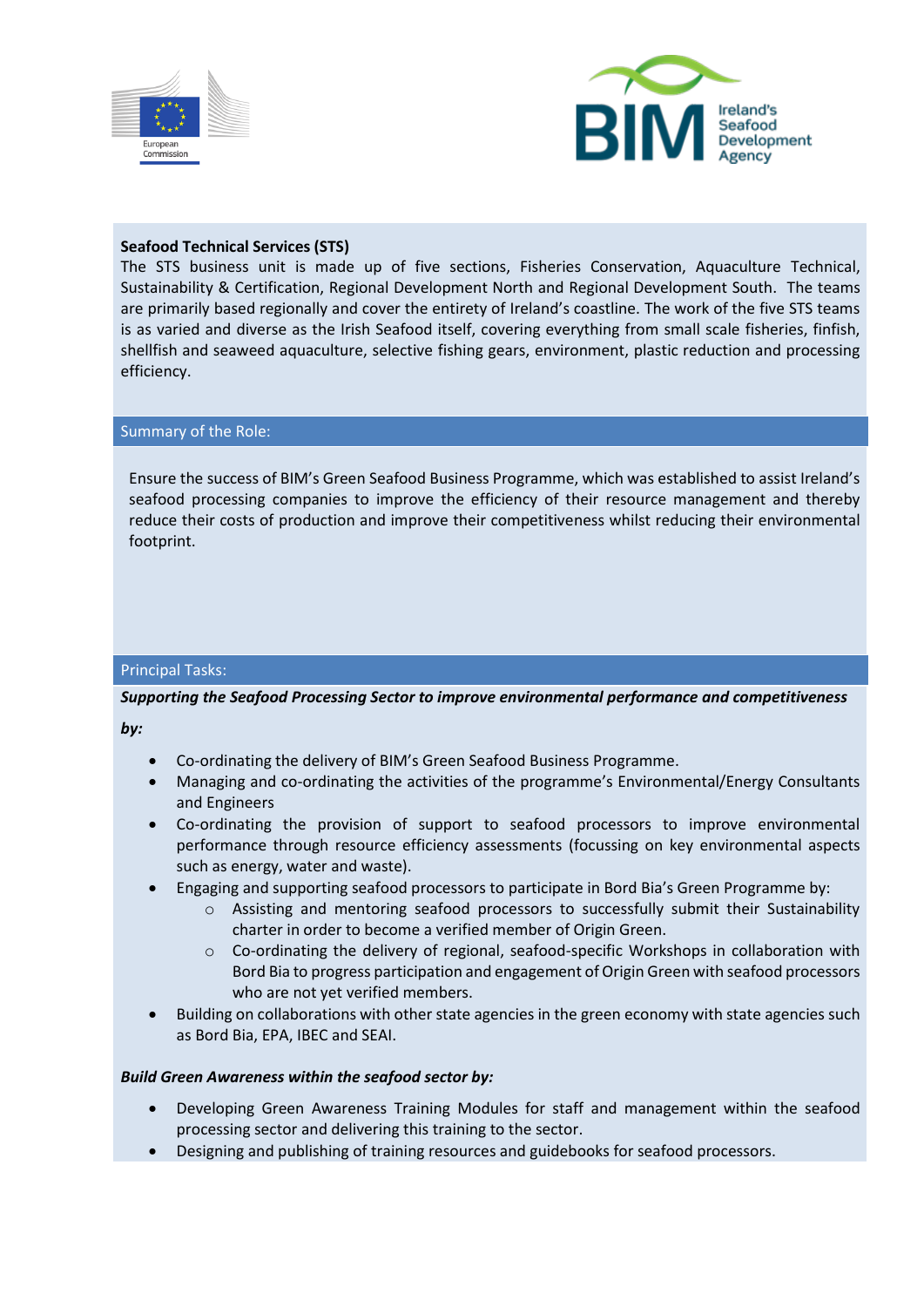



• Investigating methodologies to measure carbon emissions emanating from seafood processors in order to continuously benchmark the high level of environmental sustainability within the sector.

## *Support the seafood processing sector to demonstrate environmental performance by:*

- Communicating the sustainability achievements to the sector and wider public by:
	- o Delivering the Green Seafood Business Programme Communications Plan to highlight the sustainability progress of seafood processors in Ireland to include regular social media posts pertaining to BIM's Green Programme and publishing company case-studies.
	- $\circ$  Participating in projects and events with opportunities to highlight the work of the sector (presenting at Seminars, Workshops, Conferences).

## *Food Safety role:*

- As a member of the BIM Food Safety Team, provide training and mentoring to the seafood sector in the areas of HACCP and Food Safety, most notably prepare and deliver at the BIM Seafood HACCP Workshops.
- Provide Food Safety Consultation to seafood processors with the implementation of a Food Safety Management System to achieve regulatory approval status and by assisting with pre-audits for Third Party Voluntary Certification Schemes such as BRC and IFS

## **Other:**

To perform any other related duties as might reasonably be required and which may be assigned from time to time.

## **Reporting Structure:**

Manager: Sustainability & Certification Manager

Director: Seafood Technical Services Director

#### **Contacts:**

#### **Within BIM**

- All staff in STS Business Unit
- All staff in Skills development Services Business Unit
- Key staff in D&I BU and in the other BIM Business Units
- Reception Staff within BIM

## **Outside BIM**

Seafood operators as required.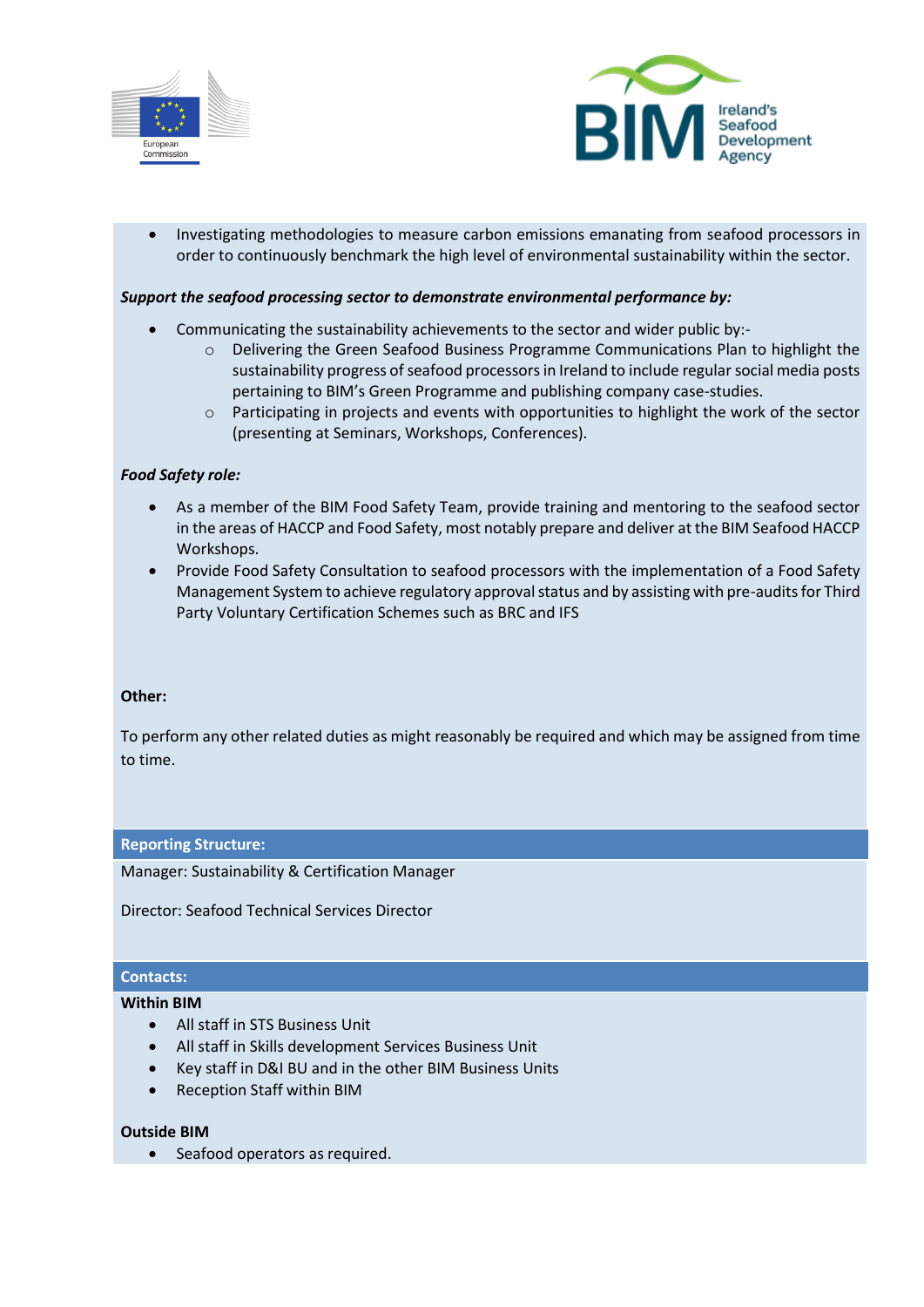



- Coastal community interests as dictated by the demand of BIM's Green Seafood Business Programme.
- External stakeholders and bodies within the fisheries and aquaculture sector.
- Other relevant external Regulatory Bodies.

## **Training**

• Training needs will be identified through our Performance Management System.

**Education, Professional or Technical Qualifications, Knowledge, Skills, Aptitudes, Experience and Training**

#### **Essential:**

- A 3<sup>rd</sup> level degree in a relevant technical discipline (Life Sciences, Environmental).
- A minimum of 3 years' experience working within a similar role or relevant experience working within fisheries and aquaculture sector.
- Demonstrate the ability to think strategically together with creativity, drive and commitment and energy to achieve results.
- Strong writing skills and the ability to generate and edit scientific and other reports as evidenced by published examples.
- Excellent communication and interpersonal skills with the ability to foster and maintain strong relationships with internal and external stakeholders.
- Possess strong team working skills.
- Full Clean Driver's licence and car owner.

## **Desirable:**

- Experience related to Food Safety or HACCP practices.
- Experience in delivering training to internal and/or external stakeholders.
- Experience in implementing food safety management systems.

#### **Salary:**

Remuneration is in accordance with the Public Sector, Department of Finance approved Salary Scale HEO, with a salary range of  $\epsilon$ 50,848 -  $\epsilon$ 64,038 (as at 1<sup>st</sup> February 2022) per annum pro-rated with time worked. You will become a member of the Single Public Service Pension Scheme if you are not currently a member of a public sector pension scheme (or have not been a member in the past six months). Salary and Pension Scheme are subject to public sector approved norms and take account of recent service in the public sector in lien with relevant circulars and rules.

#### **Annual Leave:**

Annual leave entitlement for this role is 29 working days per annum pro-rated to reflect time worked. Annual leave entitlements are exclusive of Public Holidays. All leave must be approved in advance in line with BIM leave policies, by your manager or their authorised representative.